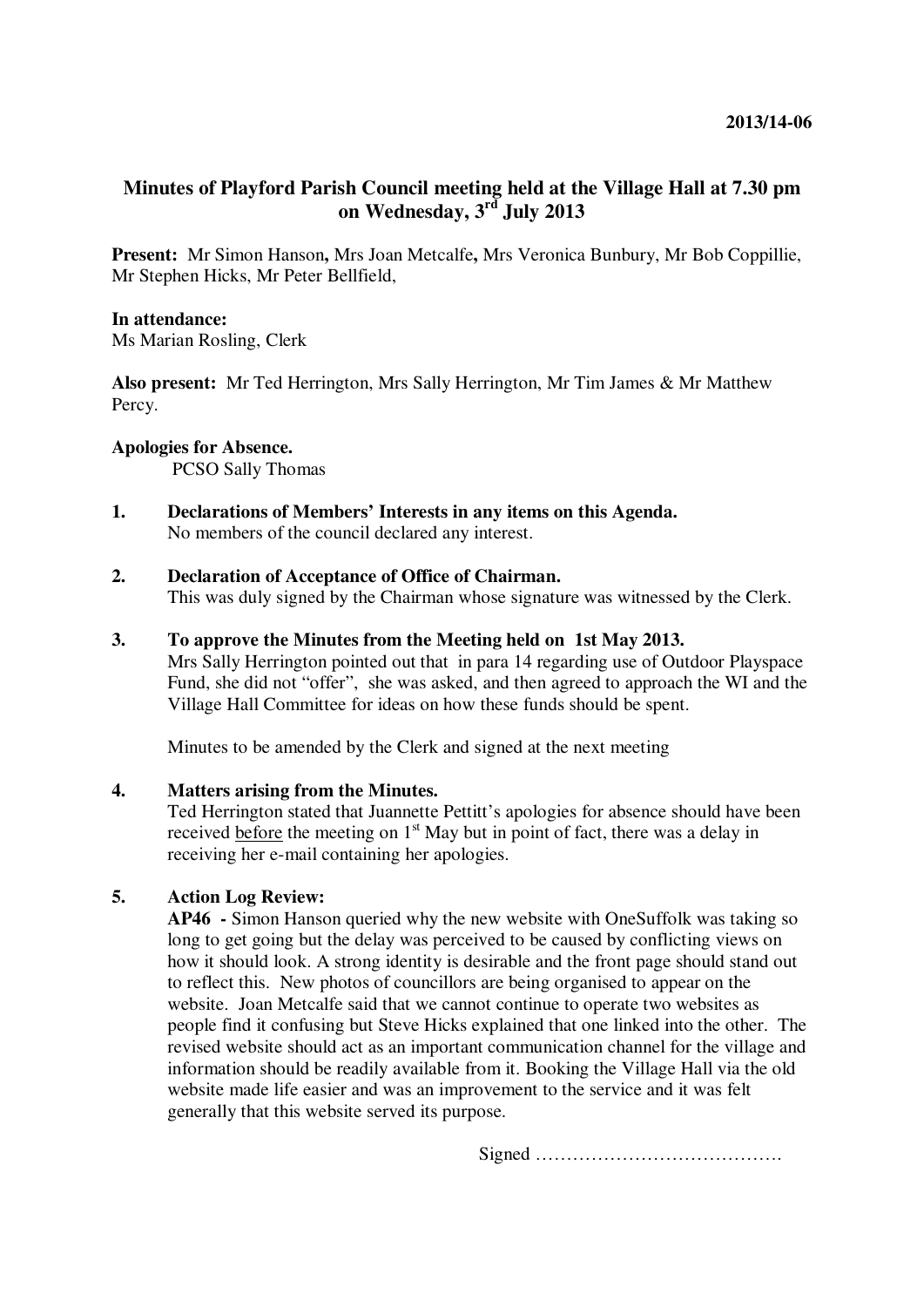It was resolved that all the councillors would look at Little Bealings' village website to compare and would e-mail thoughts to Steve Hicks. Phil Holmes can then be asked to implement any necessary changes if this is feasible.

**AP52** – Drainage problems in byway 19. These problems have been resolved as much as possible.

**AP54** – Footpath from Church Lane to Spring Meadow covered in slippery moss. The moss was eventually sprayed and the problem appears to have been resolved.

**AP55** - Weeds partially blocking footpath from Village Hall to Church Lane – this has now been cleared and is looking much tidier.

**AP61 / AP69** – Cutting grass verges in village. This was done by SCC Highways Dept in late June. Two wooden sand bins were demolished in the process –these have been reported to SCC and the Clerk will further advise SCC of exact location of these bins.

**AP65** – Fallen trees resting on overhead wires across Butts Road. This has still not been satisfactorily resolved. Clerk to further contact Openreach to see if they have changed their policy of refusing to act unless damage has occurred.

**AP67** – Footpath sign is now in evidence on Footpath no.5 (Church Lane to Playford Mount)

**AP68** – Loose netting on Brook Lane bridge – this has been taken up while conditions are dry and will be replaced when weather deteriorates.

**AP70** – Footpath from Hill Farm Road to Sandy Lane, Lt Bealings is full of stinging nettles. This has been reported to SCC and will be dealt with week commencing  $8<sup>th</sup>$ July.

# **6. County Councillor Peter Bellfield's report.**

Peter Bellfield reported:

- a) £26million had been saved from the accounts this year plus an extra £3½million from other sources. £150million must be saved over the next 4 years out of a total budget of £530million.
- b) More money is being put into road maintenance. A concentrated effort has been made recently to reduce potholes – 200 areas will be resurfaced or top-surfaced this Summer.
- c) The back office contract with BT runs out this year and it was decided not to renew it as the cost had escalated tremendously and a separate bank account would have been required to accommodate this. However, BT have come back with new proposals to reduce costs and to produce the extra savings required. The details of this proposal need to be checked carefully before being accepted.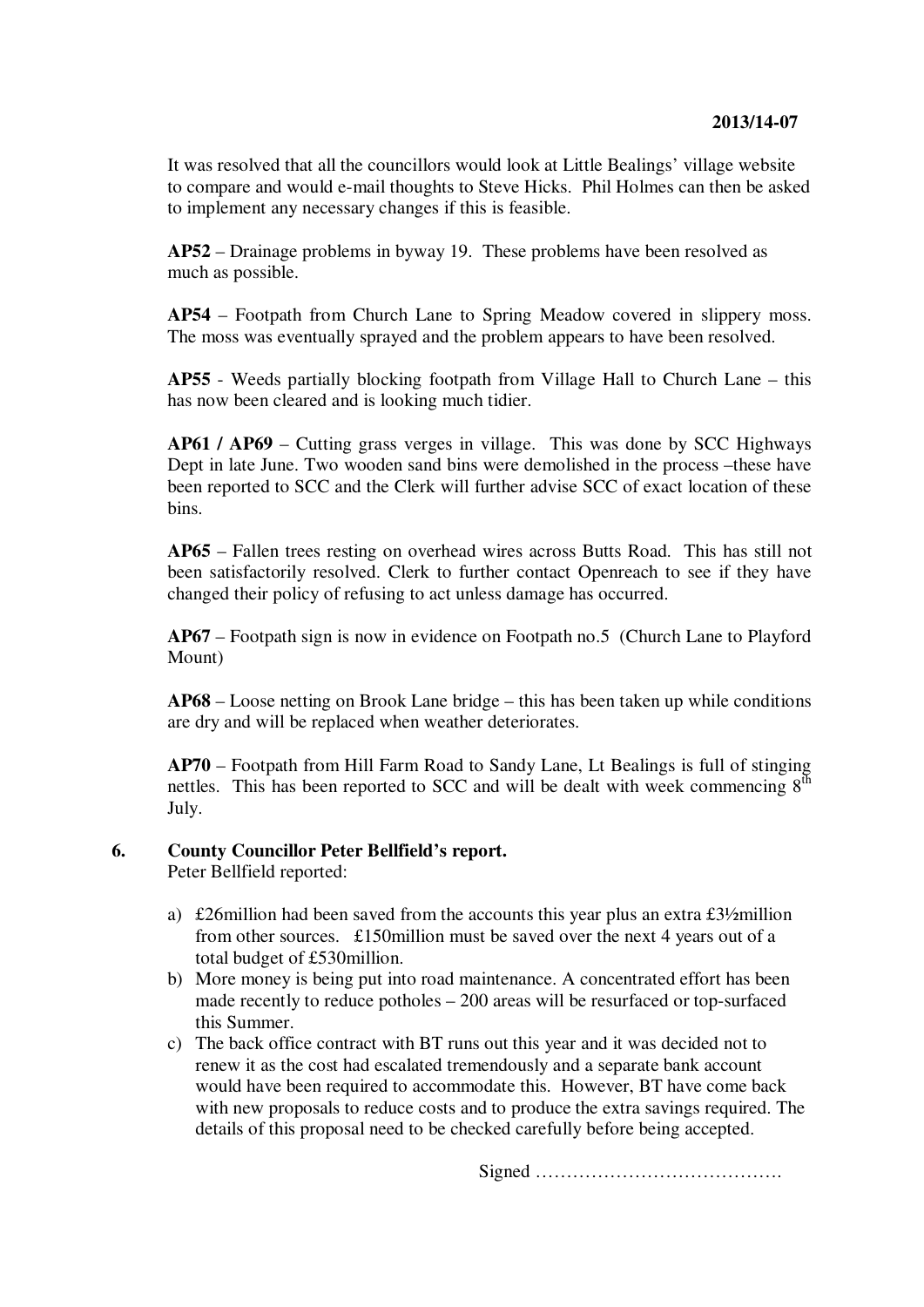#### Questions:

Veronica Bunbury enquired about the shortfall of places for Primary school starters in the new school year. Peter Bellfield replied that Suffolk is not suffering as the result of cuts for 5 year olds. Suffolk is going over to a 2-tier system instead of 3-tier and buildings are being adapted to bring them up to standard.

Simon Hanson asked about the state of the road going past Culpho Hall. The road surface is disintegrating and not improved by recent work done to it. Peter Bellfield replied that Water Leak Investigators are looking at it and that he will personally follow this up.

Simon Hanson also asked what could be done about large farm vehicles eroding the banks on village roads. The gap between road surface and verges appear to be getting wider. Peter Bellfield replied that there is a lack of desire to kerb country roads partly because of costs involved but also to prevent damage to vehicles that might clip them. There is a distinct increase in the volume of traffic using Butts Road in the last two years and this is contributing to breaking down the banks. It is possible that Highways Dept will kerb the banks if boundaries can be established with private landowners.

Peter Bellfield left the meeting at 8.25pm

### **7. District Councillor's report**

There was no District Councillor's report.

# **8. Report by Police**

There was no Police report

### **9. Finance**

## • **Reporting & authorisation of cheques:-**

| $         -$  |                            |         |                                 |
|---------------|----------------------------|---------|---------------------------------|
| Cheque No 693 | <b>AON</b> Insurance       | £357.47 | Annual insurance                |
| Cheque No 694 | <b>HMRC</b>                | £32.00  | Tax on clerk's salary-May       |
| Cheque No 695 | Old Parsonage Gdn Services |         |                                 |
|               |                            | £90.00  | Grass cutting - April           |
| Cheque No 696 | M J Rosling                | £150.00 | Storage of filing cabinets, use |
|               | (Annual payment)           |         | of computer, electricity etc.   |
| Cheque No 697 | Old Parsonage Gdn Services |         |                                 |
|               |                            | £45.00  | Grass cutting - May             |
| Cheque No 698 | <b>HMRC</b>                | £32.00  | Tax on clerk's salary-June      |
| Cheque No 699 | M J Rosling                | £30.28  | Clerk's expenses                |
|               |                            |         |                                 |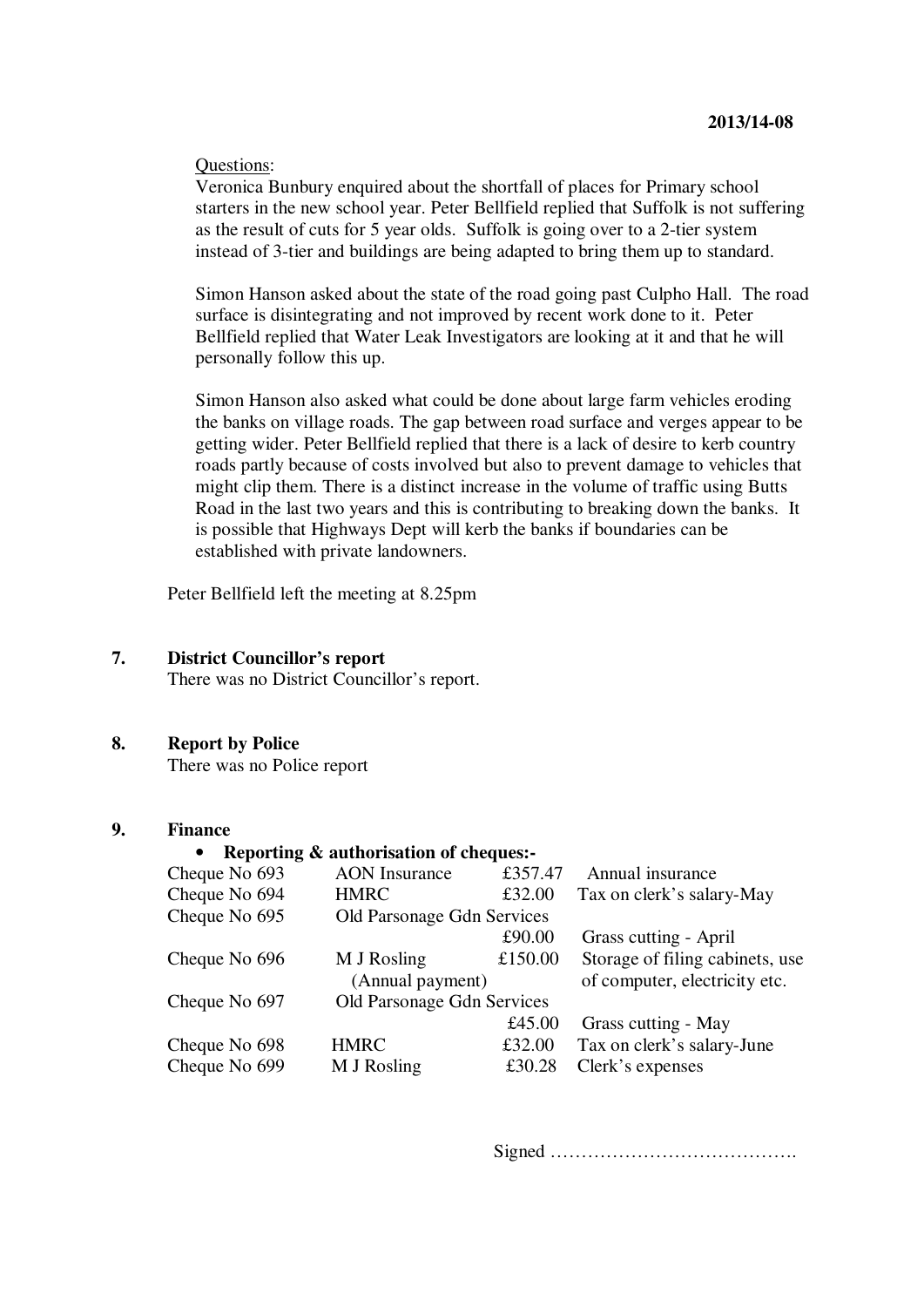The balance of the account is:-

| <b>Barclays</b> | £1839.51  |
|-----------------|-----------|
| NS&I            | £1,765.88 |

#### • **No/. 2 Community Account**

This account has now been closed (as of 16.5.13) and the balance of £132.76 transferred to the main account. These funds are owned jointly by Playford, Gt & Lt Bealings; authority has been received from both Bealings to put this money towards maintenance costs of the John Belstead Playing Field and it was resolved that Playford would agree to this. Clerk to organise funds to be transferred.

### • **Annual Audit**

The annual return has been passed by external auditors BDO Stoy Hayward and the notice of conclusion of audit will be displayed for 14 days on the village notice board. Joan Metcalfe proposed to accept the accounts and this was seconded by Simon Hanson. The return may be viewed at the Clerk's house by appointment up until  $10^{th}$  July 2013.

# **10. East Anglian Offshore Windfarm –**

The consultation meeting at Little Bealings on  $6<sup>th</sup>$  June 2013 was attended by Joan Metcalfe and Veronica Bunbury. The proposed HDD technique cannot be used at Great Bealings as the soil will not support it so it is proposed to use a shallower method of burying the cables. This should have the advantage of taking less time to implement and may reduce the time that the Playford depot is required for.

There are still transport problems to be overcome – a circulatory system has been suggested so that construction lorries do not need to pass each other. However it appears that all angles have not been considered and farm vehicles will inevitably need to pass these lorries. We have asked for clarification but so far nothing has been received. It was resolved that we must keep asking. It is still doubtful that the Playford depot is really necessary as other sites could be more suitable.

Hearings are being held in Ipswich but registration details have not been widely advertised.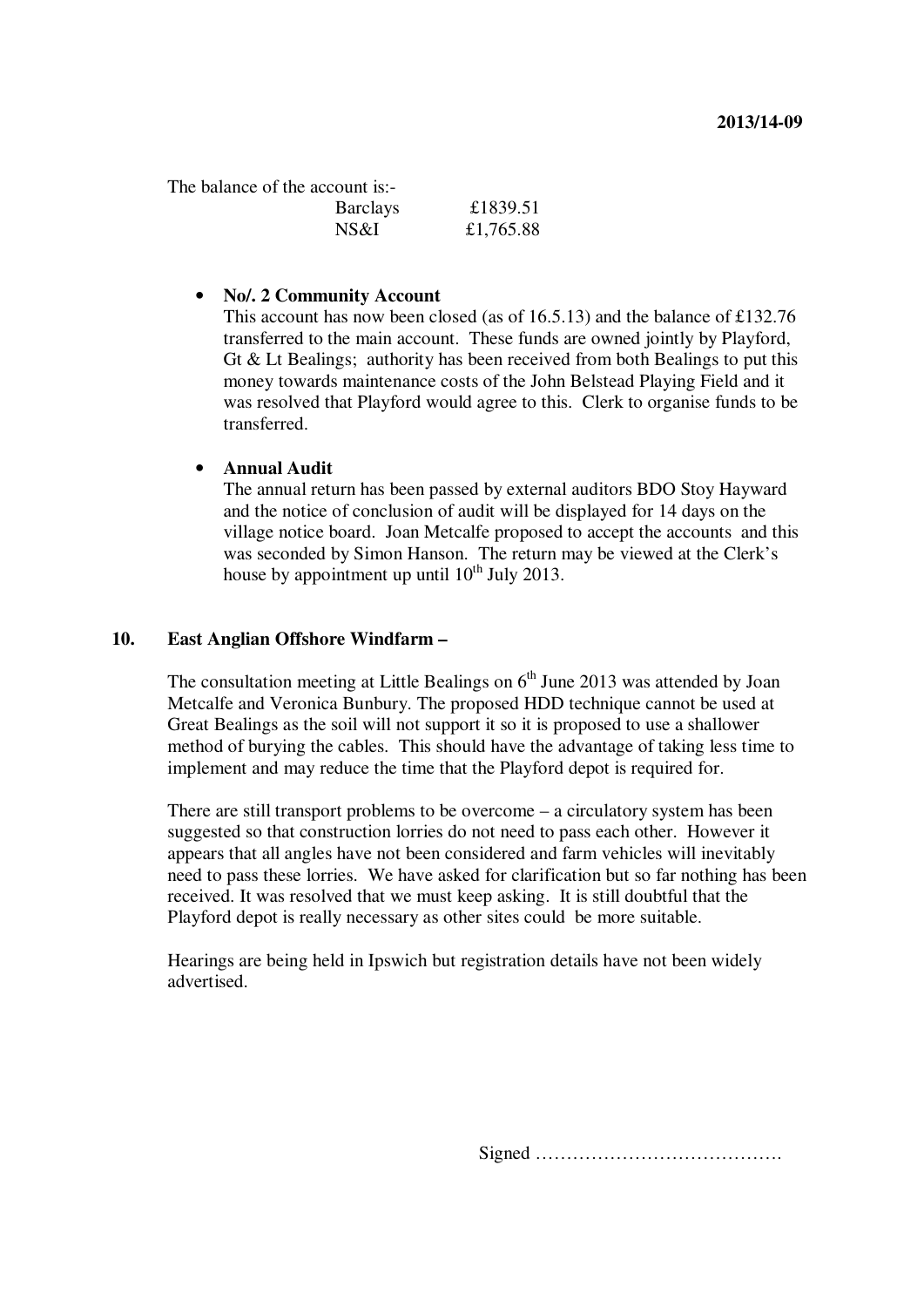### **11. Outdoor Play Space Scheme**

Ideas for using the available funds have come forward from the WI via Sally Herrington. These include:

Netball or Basketball Rings Concrete table tennis table Outdoor gymnastic equipment Sky walkers Sun shades Extra seating Toilet facilities (for when the Village Hall is unavailable)

It was felt that the costs of a table tennis table and toilet facilities would probably be above the funds available but the clerk will price up the options and report to the next meeting.

### **12. Risk Assessment -** This was last updated in July 2011.

The following amendments were adopted:

Veronica Bunbury will monitor the Recycling bins, the goal posts on the village playing field, the village Notice Board & seat and the fencing, gates & seats on the playing field and also report on the rabbit situation .

Simon Hanson will continue as Parish Tree Warden and oversee the Boules Piste and the condition of the entrance roadway and tarmac.

The grass is currently being looked after by The Old Parsonage Garden Services.

Any other damage or problems to be reported to the Clerk.

#### **13. Safe guarding Policy**

Veronica Bunbury suggested the council should have a safe-guarding policy in place with respect to children. Clerk to investigate and to find a standard policy to adapt for the council's use.

#### **14. Changes to Planning:**

Changes to Permitted Development Rules have been noted and will be filed for future reference.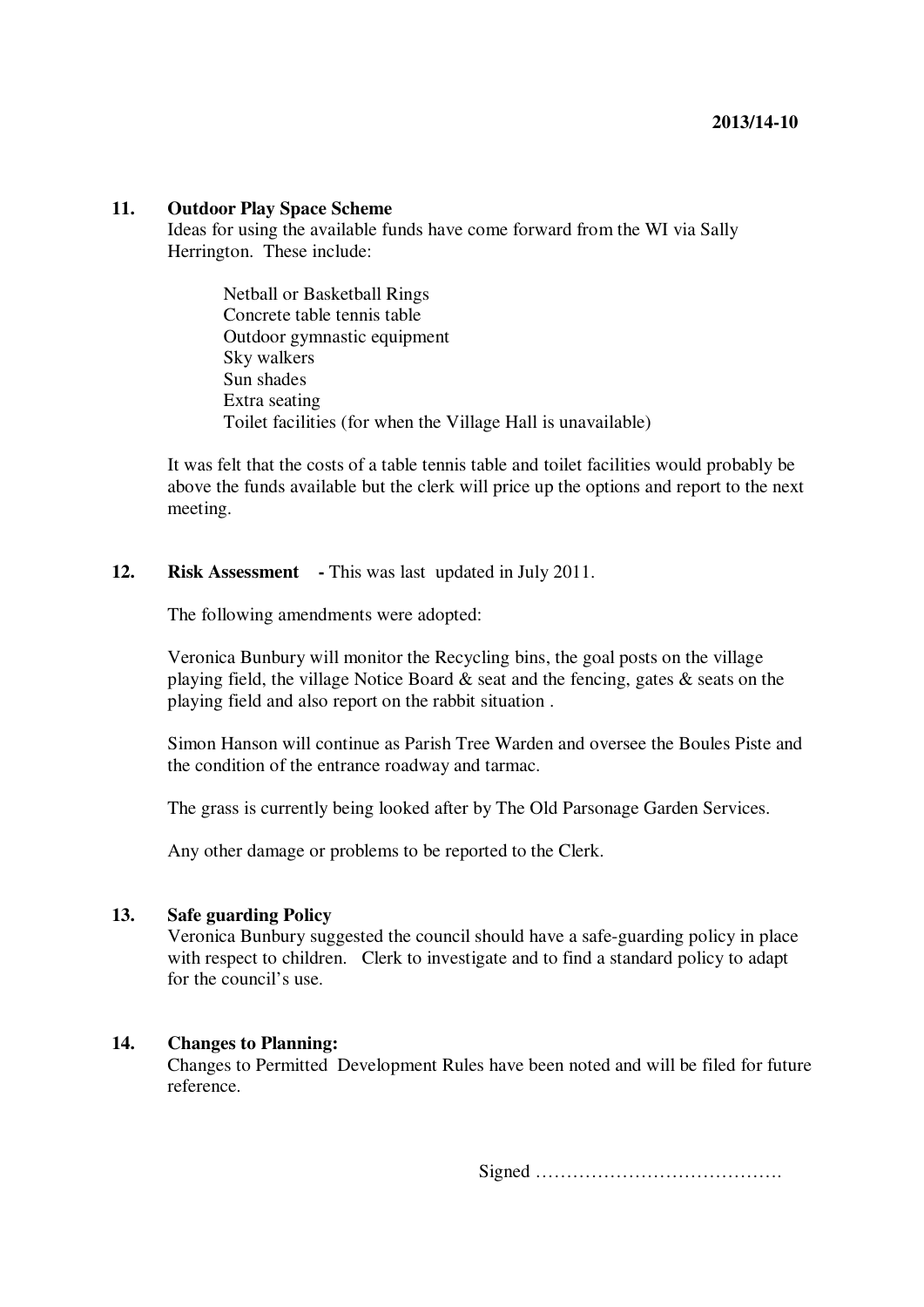# **15. Correspondence received:**

.

- E-mail received from Tim Llewellyn regarding:
	- a) Minutes of Annual Parish Meeting the Open Forum discussion at the end of the Agenda was missed off the minutes – clerk to add these as an addendum and these will be agreed and signed at the next APM in May 2014.
	- b) Playford Village website despite discussion at the APM, an old photo of ex-councillors still appeared on the Parish Council page of the village website and updating has not occurred. This has now been addressed and a new photo will appear soon.
	- c) Councillors' Register of Interests. Three councillors had not declared in SCDC's Register of Interests that they had property in the village – this was due to misleading advice in the guidance notes from SCDC and the matter will be addressed soon. Clerk to ascertain how these amendments may be implemented.
- Planning permission for alterations to AKENWAY has been granted.
- Resignations received from Mrs June Gosling & Mrs Juanette Pettitt.
- Expression of interest in the role of Councillor from Mr Matthew Percy.
- Email received from Ted Herrington expressing dissatisfaction in the way in which previous co-option was processed & suggesting that we consider reducing size of council down to 5 councillors.

The above topics were discussed at some length and it was resolved to convene an extraordinary meeting to discuss this matter separately and to reach agreement on a course of action.

• Email from Ted Herrington requesting sight of the Financial Standing Orders. These are incorporated in the main body of Standing Orders which need recategorising. Joan Metcalfe offered to do this.